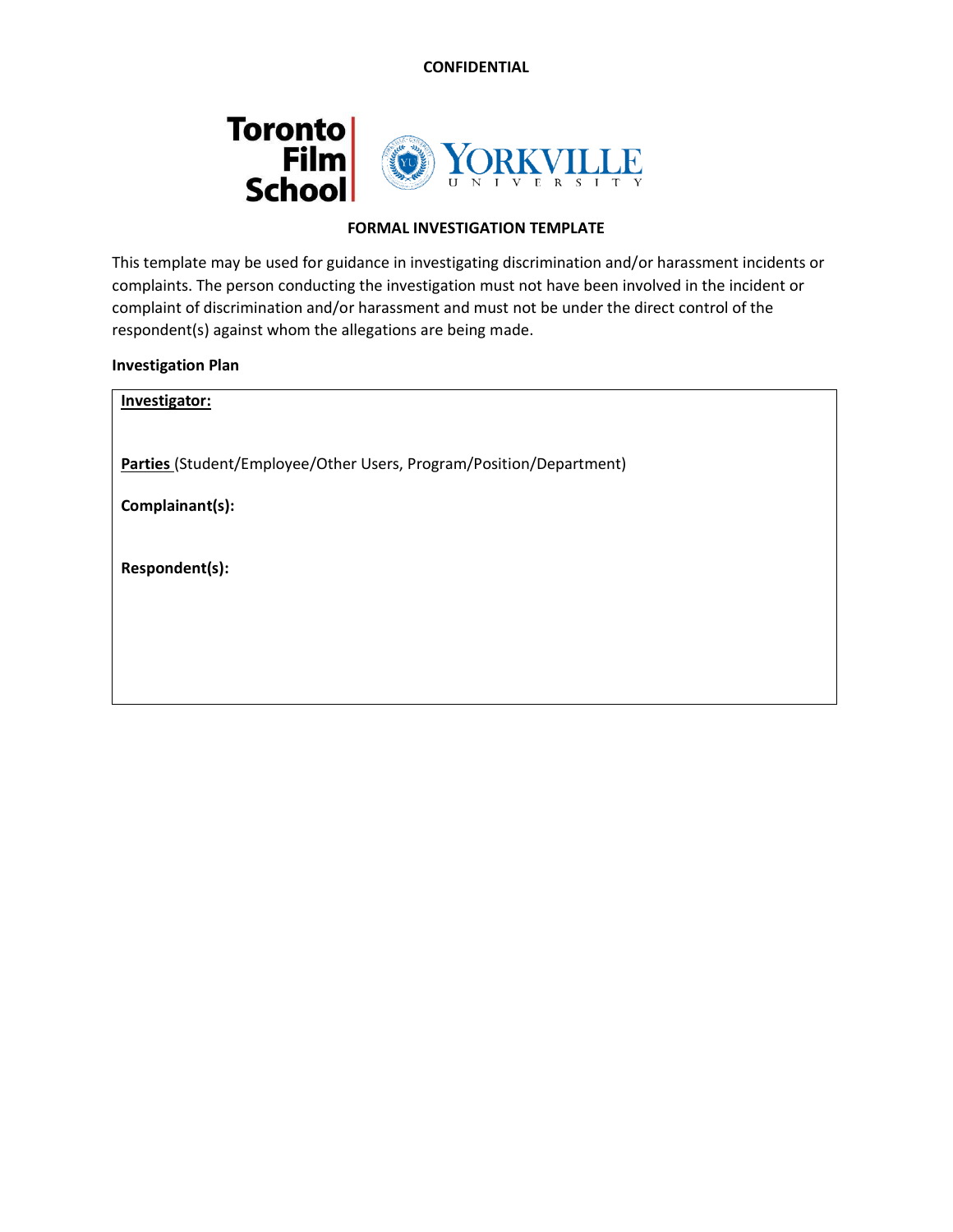#### **Investigation steps:**

- 1. Obtain the complainant(s)' complaint in writing, if possible. Assistance should be provided in completing the complaint form where necessary.
- 2. The investigator needs to interview the complainant(s) that allegedly experienced discrimination/harassment and the respondent(s). If the respondent(s) is/are not a student or an employee, the investigator should make reasonable efforts to interview the respondent(s).
- 3. Make a list of possible relevant witnesses. The complainant(s) and respondent(s) should be asked for names of any relevant witnesses.
- 4. Interview relevant witnesses. Ask specific questions about what they have observed, are aware of or have personally experienced. If the witnesses are not students or employees, the investigator should make reasonable efforts to interview those witnesses.
- 5. Collect and review relevant documents/evidence from the complainant(s), respondent(s), witnesses and Yorkville University/Toronto Film School.
- 6. Take detailed notes and keep all investigation materials in a confidential, secure file. This file will be important should the investigation be challenged or undergo third party scrutiny.
- 7. Keep the investigation confidential. Instruct the complainant(s), respondent(s) and witnesses not to talk to others about the investigation unless it is necessary, for instance to obtain advice or counselling. Have the parties sign the relevant Confidentiality Statement depending on if they are a student or an employee/other user.

| <b>Witnesses (most relevant)</b> | <b>Witnesses (possibly relevant)</b> |
|----------------------------------|--------------------------------------|
|                                  |                                      |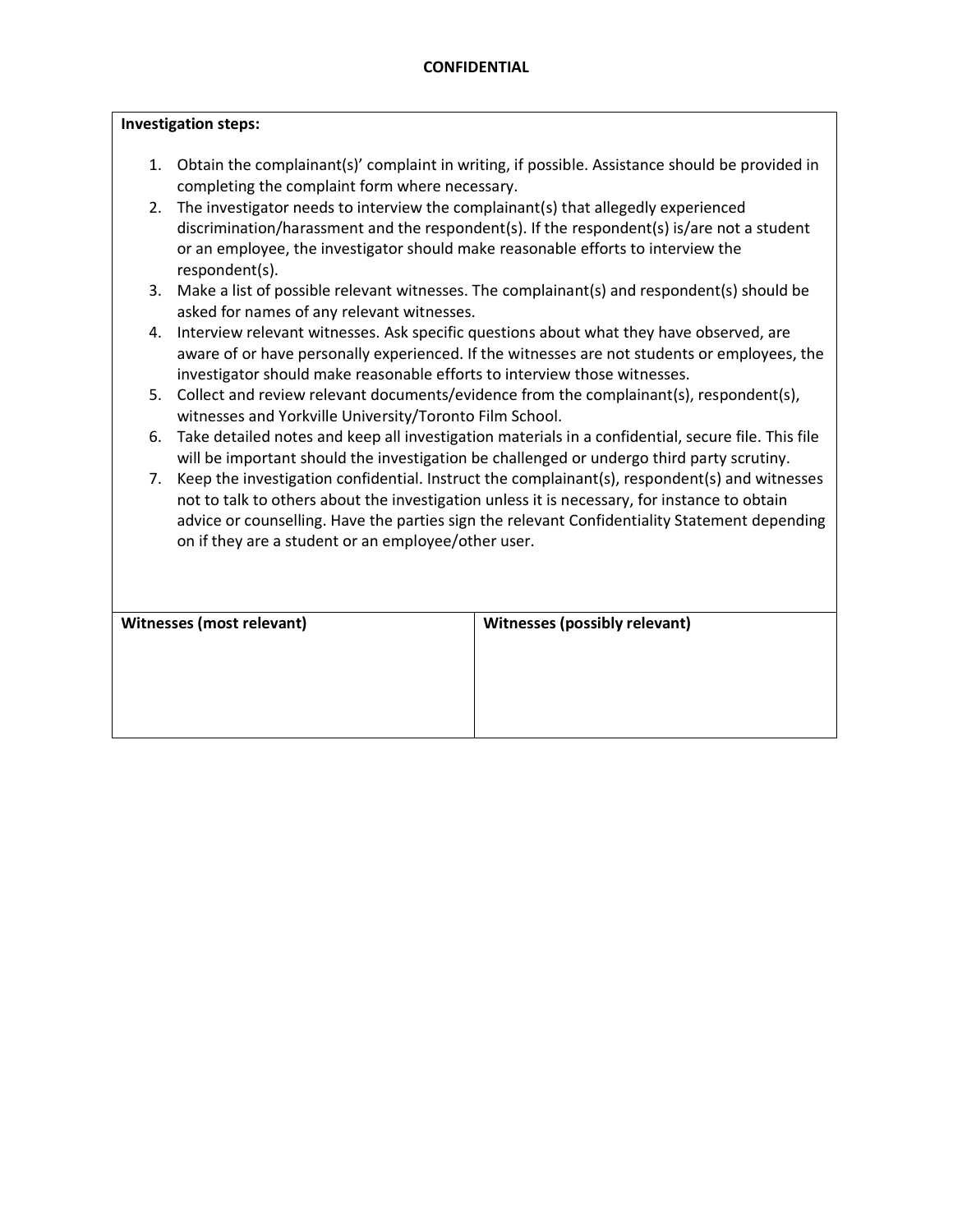## **Other Evidence**

**Types of evidence can include: attendance records; work schedules; personal notes/calendars/work and meeting agendas; corporate employee file; correspondence including emails, voicemails, text messages, etc.; screen shots of social media communications, audio recordings, surveillance videos, employee, supervisor and managerial personnel reports**

**Notes and/or other relevant information**